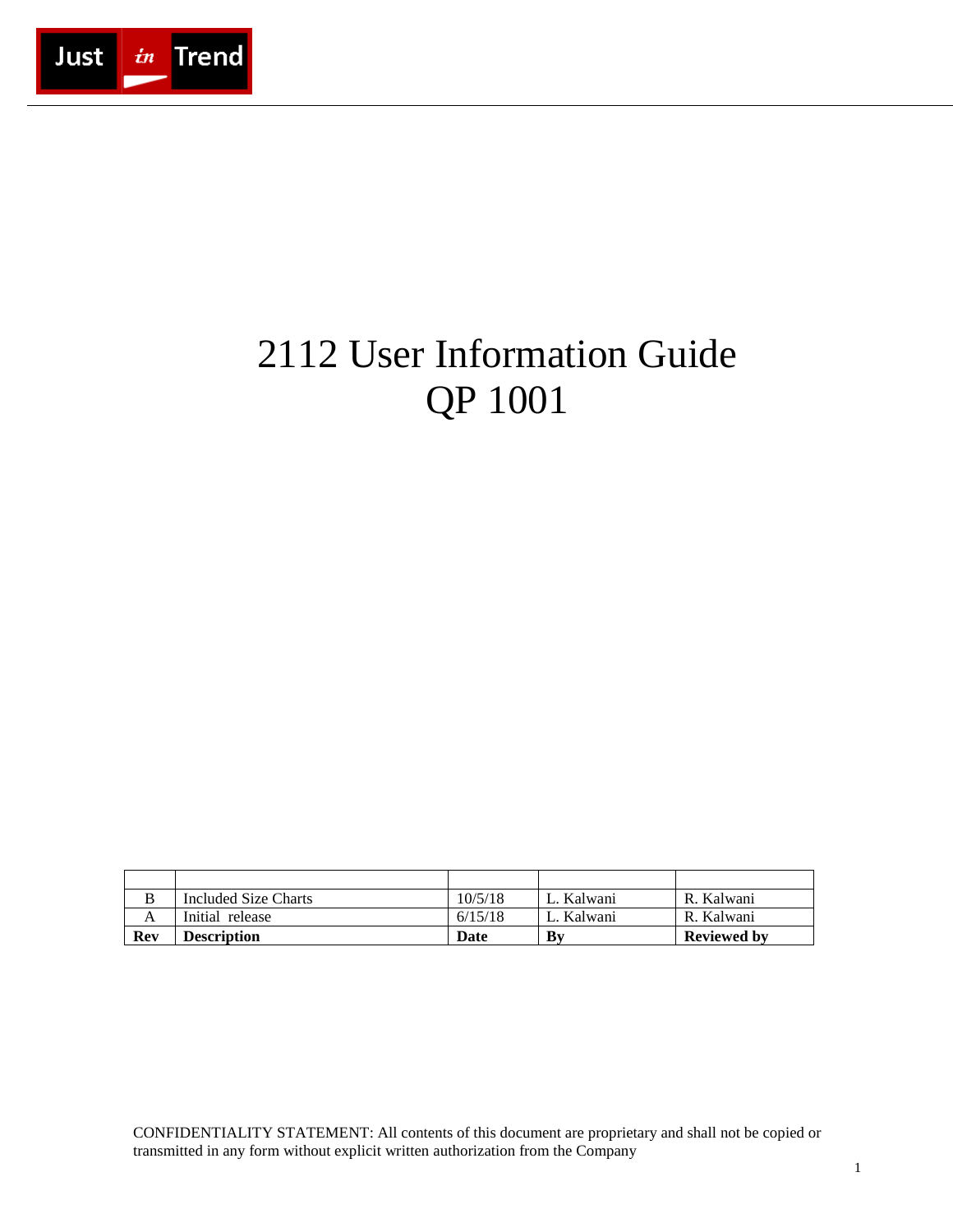

## **Just In Trend Flame Resistant Clothing (NFPA 2112)**

### **User Information Guide**

### **Read carefully before wearing**

This protective garment meets the requirements of NFPA 2112 2018 standard on Flame-Resistant Clothing for Protection of Industrial Personnel against Short-Duration Thermal Exposures from Fire.

#### **Safety considerations:**

Garments may be used for prevention of clothing ignition during short term and emergency exposure to flame. All of the instructions contained in this document are intended to warn you of potential risks of serious injury and death and to reduce such risks.

#### **Limitations of use (Flame-Resistant (FR) Garments):**

This garment is intended to provide limited protection to you in the event of exposure during a flash fire and electrical arc flash. Do not use for protection against continuous thermal loads, molten metals, hot liquids or steam. Do not use for chemical protection. Failure to comply with this warning may result in serious injury or death.

This garment will not protect against any extended exposure to direct flame or high heat and is not intended for use in any structural firefighting or other emergency operations. These garments will also not protect you from exposure to chemical agents, radiological agents, biological agents, or hazardous materials.

This garment will not protect you if not properly maintained. Do not use this garment if soiled, contaminated, or damaged. Clean this garment in accordance with the instruction provided in this user information. If you have any doubt about the condition of this garment, do not wear it and have it replaced.

#### **Marking recommendations and restrictions**

Any modifications made to the garment, including, but not limited to any lettering, embroidery, trim, emblems, name patches, etc. must meet the performance requirements of the standard. Failure to comply will invalidate the Just In Trend warranty.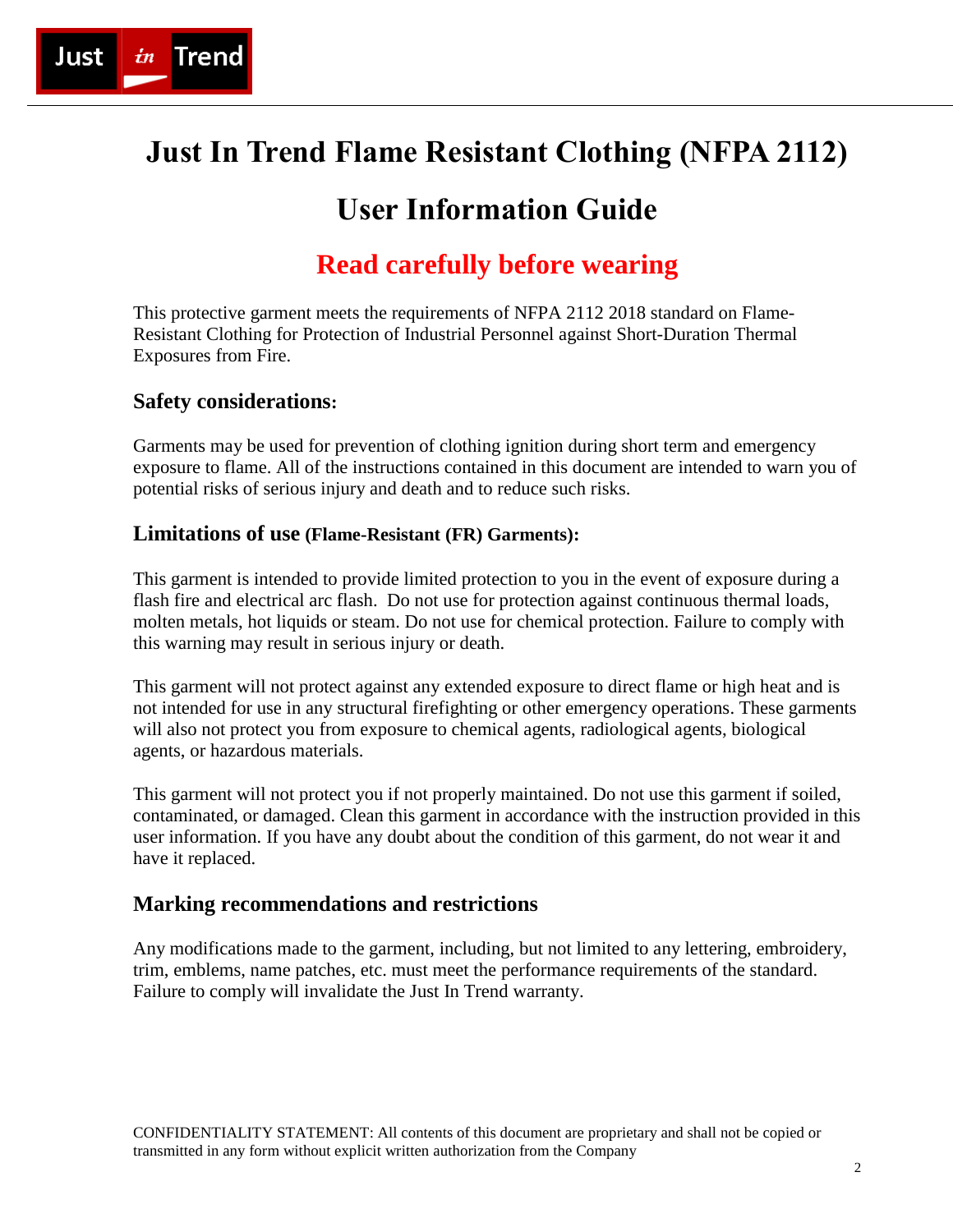

#### **Warranty**

Just In Trend stands behind the quality of its garments and guarantees all garments will be free of workmanship defects resulting from normal wear within one year of the purchase of garments. Just In Trend will determine whether a returned garment is to be repaired or replaced.

#### **Sizing/Adjustments:**

For sizing information refer to SIZE CHARTS (Addendum 1) for our most popular products at end of this document.

#### **Recommended Storage practices**

Do not store protective clothing in direct light. The capability of flame resistant garments can deteriorate by exposure to light or fluorescent light and must be protected, either by storing in a shaded area or by covering with a dark fabric or material.

#### **Inspection Frequency & Retirement Criteria**

We recommend that at a minimum each user and / or company inspect garments upon receipt, before and after each use, cleaning and/or following any application where the garment has been subjected to damage or contamination. Additionally, each user and / or company may establish criteria for regular, routine inspection and subsequent repair or retirement of protective clothing. Regular visual inspection for worn and torn areas, damage, improper alterations, improper fit, or contamination with flammable substances may be cause for removal from service.

#### **Donning and Doffing Procedures**

For most effective protection, flame-resistant garments should be worn as the outer most garment, with full sleeves down and secured at the cuffs, shirts tucked into pants, and front closure fully secured.

#### **Proper use**

Refer to NFPA 2113 for proper use and information. The user is ultimately responsible to determine that this garment is appropriate for the intended use and complies with all laws and regulatory standards. The user assumes full responsibility and all risks associated with the use of this garment. Just In Trend shall not be liable for injury, loss, or death arising out of the use of this garment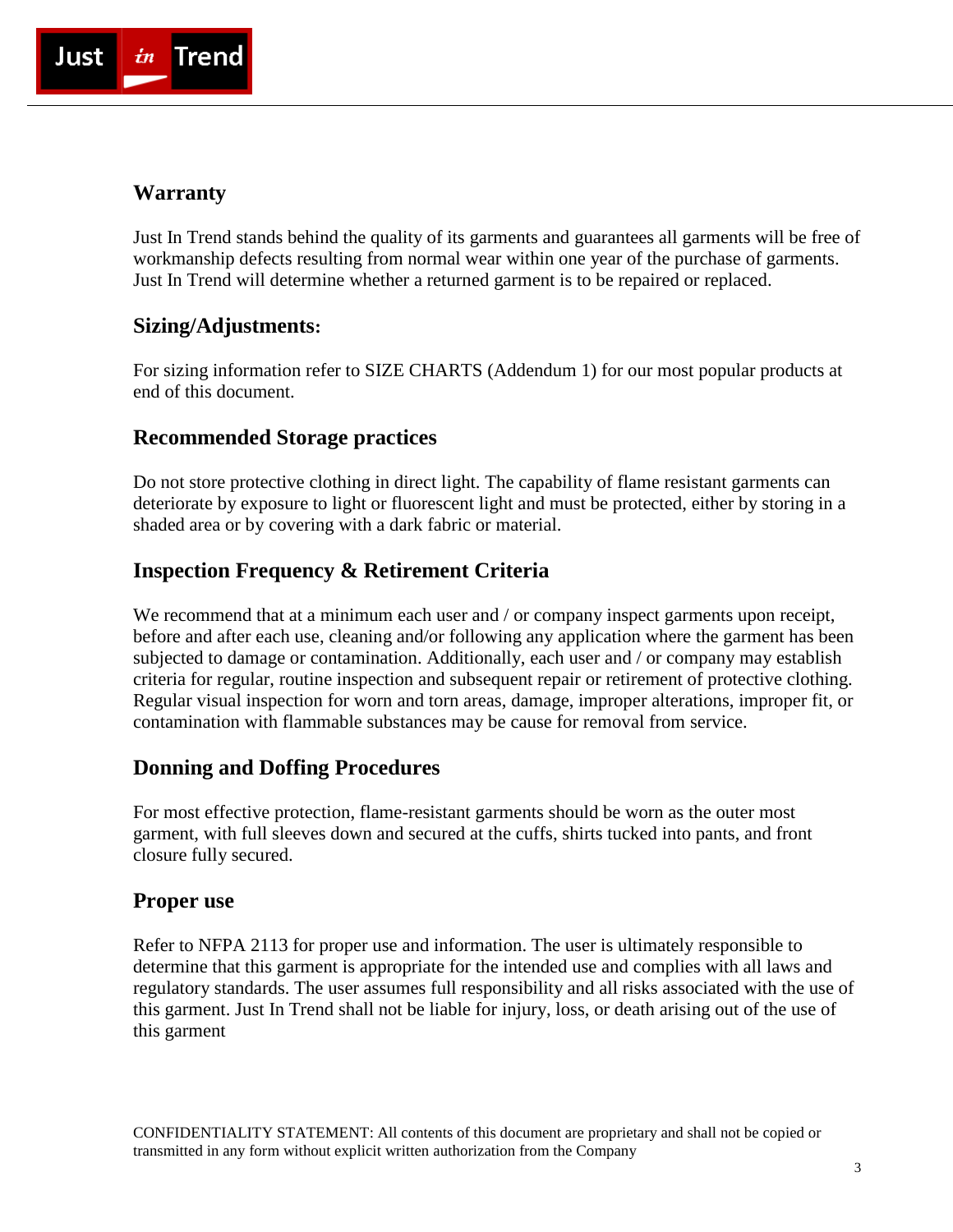

#### **Cleaning Instructions and precautions.**

Proper care for your FR clothing can help it continue perform optimally and last longer and extend its useful life. Flammable contaminants will reduce thermal protection properties of any flame-resistant garment.

To ensure proper maintenance of the garments, it is important to carefully follow instructions provided on the care label.

#### **Maintenance Criteria and method of repair.**

Below maintenance criteria and requirements are generally applicable to Flame Resistant Clothing.

- Wash new garments prior to wearing and after each subsequent wearing
- Wash separately from regular clothing. Follow care instructions label on the garment.
- Ensure clothing is clean and in good repair before each wearing
- Avoid using chlorine bleach during washing.
- Thoroughly remove any oils and flammable contaminants from clothing
- When repair is needed, do repair using only FR fabric, thread and components. Use of non FR fabric or components renders the garment non-compliant. Return garments to Just In Trend for repair or use an authorized repair facility

#### **Retirement and Disposal**

If the garment cannot be properly repaired or contaminants cannot be removed, the garment should be retired. The garment should be removed from service and retired after exposure to flame, heat, contaminants or have been used past their useful life. Flame-resistant garments that have to be retired from service should be destroyed so that they cannot be reused.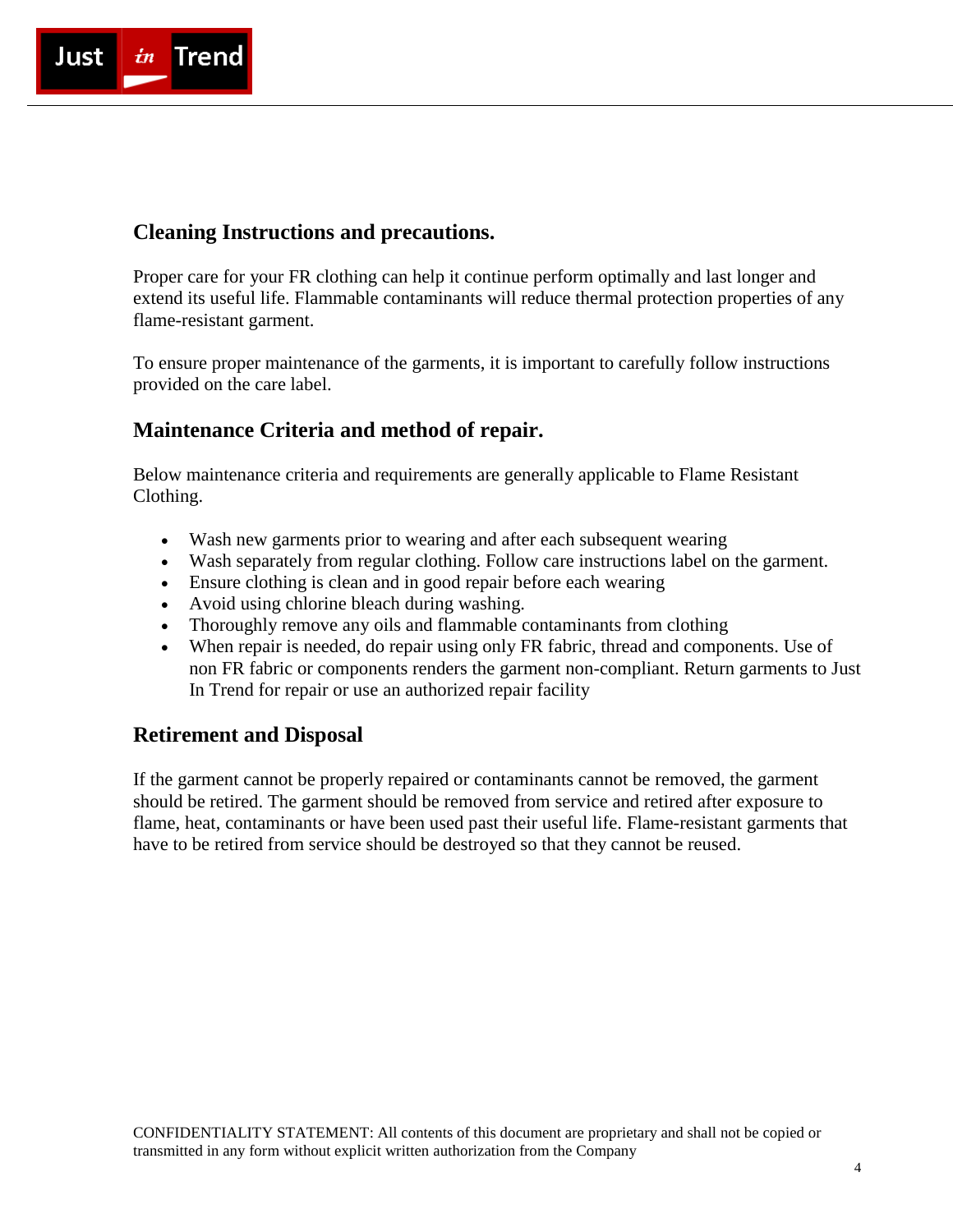

### **ADDENDUM 1**

#### **SIZE CHARTS**

| <b>SHIRTS (inches)</b> |                         |      |      |           |      |      |      |  |  |  |  |
|------------------------|-------------------------|------|------|-----------|------|------|------|--|--|--|--|
| <b>ATTRIBUTE</b>       | $\overline{\mathsf{S}}$ | M    |      | <b>XL</b> | 2XL  | 3XL  | 4XL  |  |  |  |  |
| <b>Chest</b>           | 46.5                    | 48.0 | 50.0 | 53.5      | 57.5 | 60.2 | 62.6 |  |  |  |  |
| <b>Shoulder</b>        | 19.3                    | 20.3 | 20.7 | 21.7      | 22.8 | 24.0 | 24.8 |  |  |  |  |
| <b>Neck</b>            | 15.4                    | 16.5 | 16.9 | 17.7      | 18.9 | 20.5 | 21.3 |  |  |  |  |
| Sleeve length          | 23.2                    | 24.0 | 24.4 | 24.8      | 25.6 | 26.0 | 26.8 |  |  |  |  |
|                        |                         |      |      |           |      |      |      |  |  |  |  |

|               | <b>DENIM TROUSERS (inches)</b> |      |      |      |      |      |      |      |      |      |      |  |  |
|---------------|--------------------------------|------|------|------|------|------|------|------|------|------|------|--|--|
|               | 28''                           | 30'' | 32"  | 34"  | 36"  | 38'' | 40"  | 42"  | 44"  | 46"  | 48'' |  |  |
| <b>Waist</b>  | 29.9                           | 31.5 | 33.1 | 35.4 | 37   | 39.4 | 41.7 | 43.3 | 45.7 | 48.0 | 49.6 |  |  |
| <b>Hips</b>   | 40.2                           | 41.7 | 43.3 | 44.9 | 46.5 | 48.0 | 49.6 | 51.2 | 52.8 | 54.3 | 55.9 |  |  |
| <b>Thigh</b>  | 24.0                           | 24.8 | 25.6 | 26.4 | 27.2 | 28.0 | 28.7 | 29.5 | 30.3 | 31.1 | 31.9 |  |  |
| <b>Knee</b>   | 16.5                           | 17.3 | 18.1 | 18.9 | 19.7 | 20.5 | 21.3 | 22.0 | 22.8 | 23.6 | 24.4 |  |  |
| <b>Bottom</b> | 16.1                           | 16.1 | 16.9 | 17.7 | 18.5 | 19.3 | 20.1 | 20.9 | 21.7 | 22.4 | 23.2 |  |  |

|               | <b>WORK PANTS (inches)</b> |      |      |      |      |      |      |      |      |      |      |      |  |
|---------------|----------------------------|------|------|------|------|------|------|------|------|------|------|------|--|
|               | 28''                       | 30'' | 32"  | 34"  | 36'' | 38'' | 40'' | 42"  | 44"  | 46"  | 48"  | 50'' |  |
| <b>Waist</b>  | 31.5                       | 33.1 | 34.6 | 36.2 | 37.8 | 40.2 | 42.5 | 44.9 | 47.2 | 48.8 | 50.4 | 52.8 |  |
| <b>Hips</b>   | 40.9                       | 42.5 | 44.1 | 45.7 | 47.2 | 48.8 | 50.4 | 52.0 | 53.5 | 55.1 | 56.7 | 58.3 |  |
| <b>Thigh</b>  | 25.2                       | 26.0 | 26.8 | 27.6 | 28.3 | 29.1 | 29.9 | 30.7 | 31.5 | 32.3 | 33.1 | 33.9 |  |
| <b>Knee</b>   | 18.1                       | 18.9 | 19.7 | 20.5 | 21.3 | 22.0 | 22.8 | 23.6 | 24.4 | 25.2 | 26.0 | 26.8 |  |
| <b>Bottom</b> | 16.5                       | 16.5 | 17.3 | 18.1 | 18.9 | 19.7 | 19.7 | 20.5 | 21.3 | 22.0 | 22.8 | 22.8 |  |
|               |                            |      |      |      |      |      |      |      |      |      |      |      |  |

CONFIDENTIALITY STATEMENT: All contents of this document are proprietary and shall not be copied or transmitted in any form without explicit written authorization from the Company